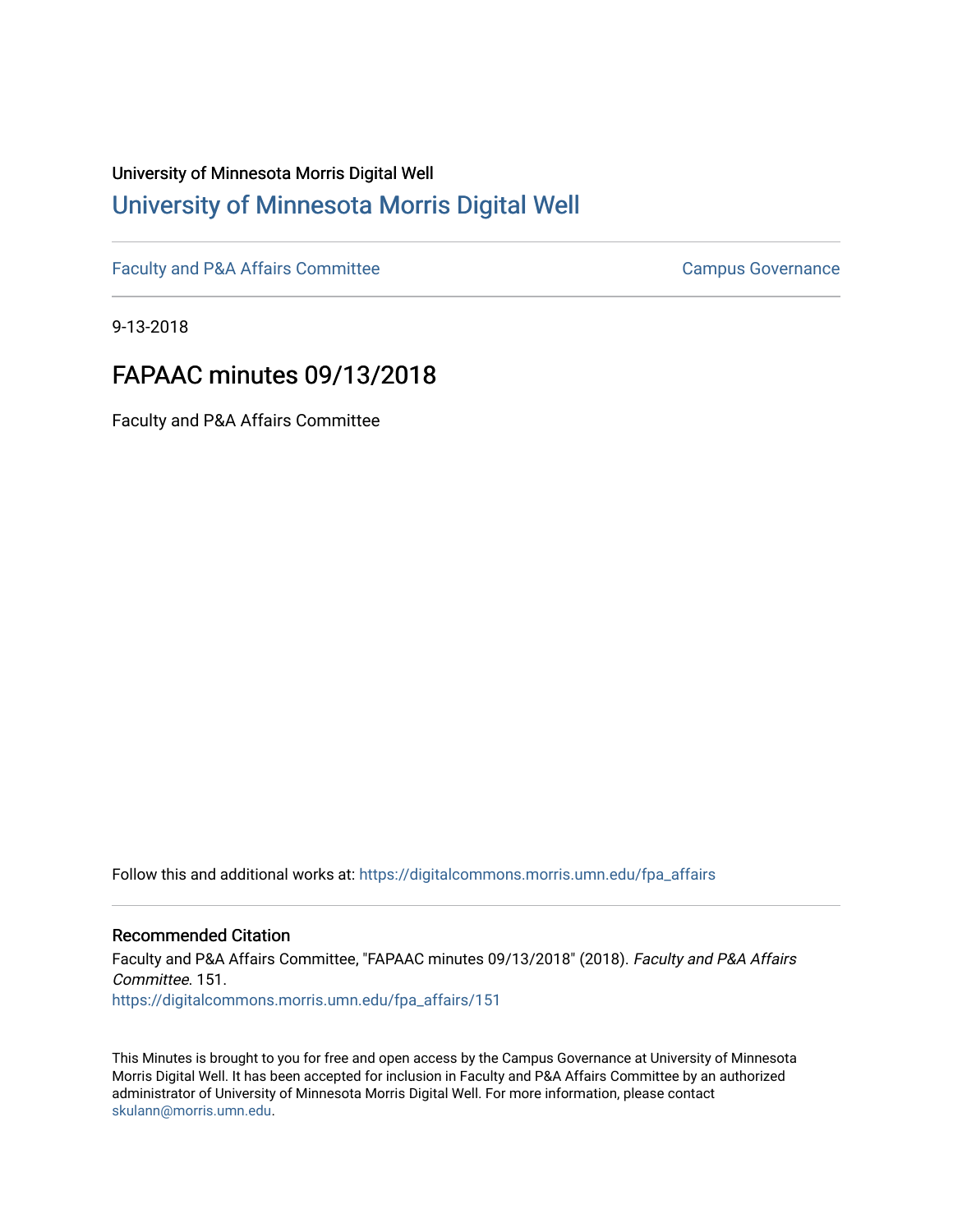# Faculty P&A Affairs Committee Meeting Minutes Thursday, September 13, 2018 Imholte #218, 11:40 am – 12:40 pm.

Present: Chlene Anderson, Stephen Deslauriers, Argie Manolis, Bibhudutta Panda, David Ericksen, Sara Lam, Ray Schultz, and Peh Ng.

## B Panda called the meeting to order and welcomed the committee.

The Faculty and P&A Affairs Committee consists of nine members:

- four tenured or tenure-track faculty (one from each academic division)
- one non-tenure track faculty
- the UMM representative to the Senate Committee on Faculty Affairs
- two P&A staff members
- one non-voting member the coordinator of the Commission on Women

#### *Faculty*

- Bibhudutta Panda, Chair (2nd term 2017-20)
- Sara Lam (1st term 2018-21)
- Ray Schultz (1st term 2018-21)
- Stephen Deslauriers (1st term 2018-21)
- David Ericksen (1st term 2016-19, non-tenure track faculty)

#### *P&A*

- Chlene Anderson (2nd term 2016-19)
- Argie Manolis (1st term 2017-20)

#### *Senate Committee on Faculty Affairs*

 $\bullet$  Peh Ng

#### *Non-Voting*

Sara Lam (Commission on Women)

## *Support Staff*

Jenny Quam

## Overview of committee responsibilities:

The Faculty and P&A Affairs Committee develops, reviews and recommends policies and procedures that influence the professional and personal welfare of the faculty and the P&A staff. It recommends improvements in the design and implementation of personnel policies, including such matters as tenure and promotion, workload, salary and benefits, and hiring and retirement alternatives. It also monitors any legislation and other policies affecting faculty and P&A staff welfare and procedures.

Minutes: April 26, 2018 meeting minutes were reviewed and approved.

## **Agenda items:**

Request from Interim Dean Janet Ericksen: (spring semester -18)

- Requested that the committee work on the task regarding promotional tracks and position descriptions based on the academic personnel plan template from the provost's office. The Dean had provided the various job descriptions for each classification. Also would the committee respond to the personnel category questions listed as:
	- 1. What roles are played by those in this category?
	- 2. What is the mentoring and professional development offered to people in this category?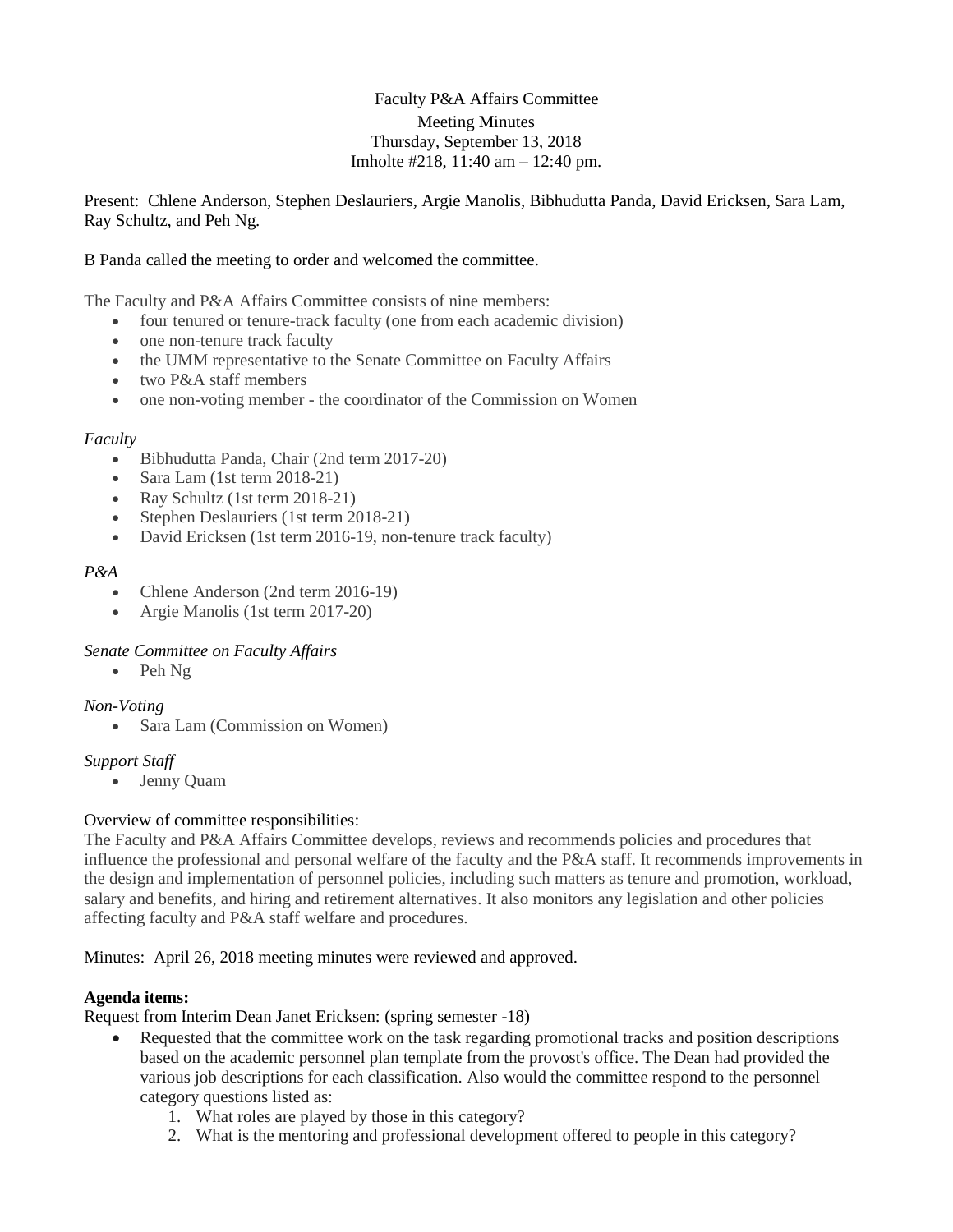- 3. What are the review process for people in this category?
- 4. What are the career advancement options available to people in this category?

Discussion continued on this request and the committee decided to pursue and continue with this assignment during this academic year committee meetings.

Reports from Subcommittees:

Faculty and P& A of Color Subcommittee - Argie Manolis, Sara Lam, Chlene Anderson:

The subcommittee reviewed last year's committee discussion conducting a climate survey. This type of survey is expensive and funding was discussed with Chancellor Behr and T Berberi in EDI. The committee would like to pursue finding a survey that is a fit for our campus and be prepared to submit a recommendation once funding is available. The subcommittee will continue during this academic year.

## Work Load Subcommittee– Bibhudutta Panda:

The UMNMorris Award for Excellence in Mentoring Undergraduate Research or Creative Activity final edits are completed from spring semester. Bibhu Panda will be contacting Erin Christensen in the Development Office and request if funding is available to support this award of \$1,000.

Discipline Coordinator responsibilities:

The subcommittee will continue to review each divisions discipline coordinator responsibilities.

## Salary survey Subcommittee – Bibhudutta Panda:

The salary survey report was updated with the new salary information. The subcommittee will continue to update the salary survey report. Some discussion from the committee included adding Professional and Administrative salaries for comparison to other U of M campuses. Bibhu Panda will send out the revised and completed Salary Survey report via email to the Faculty and P&A staff. Another suggestion for sharing the salary survey report is during the Presidential search listening sessions being held next week on campus.

Suggestions for additional topics/projects for this academic year: 2017 Employee Engagement Survey (review the results which are available on line for the U of M Engagement Survey), review the Strategic Plan – Phase 2 report. Conducting a forum to discuss the salary issues.

## Subcommittees:

The committee decided to form subcommittees again this year and will meet on the assigned Thursday's that are not the group general meeting.

Color subcommittee will add the salary survey report/possible forum. (Chlene, Argie, Sara, Peh) Work load subcommittee will have the same topics as last year and include the engagement survey and strategic plan. (Ray, Stephen, Bibhu, David)

## Fall meeting dates:

The committee will follow the campus assigned meeting times and dates for a monthly meeting. The other Thursdays each month are for subcommittee meetings. Calendars will be updated by J Quam.

## Other:

Peh Ng, UMNMorris representative on the University wide Senate Committee on Faculty Affairs shared information from the September 11<sup>th</sup> SCFA meeting. There was a discussion on the near-final version of the